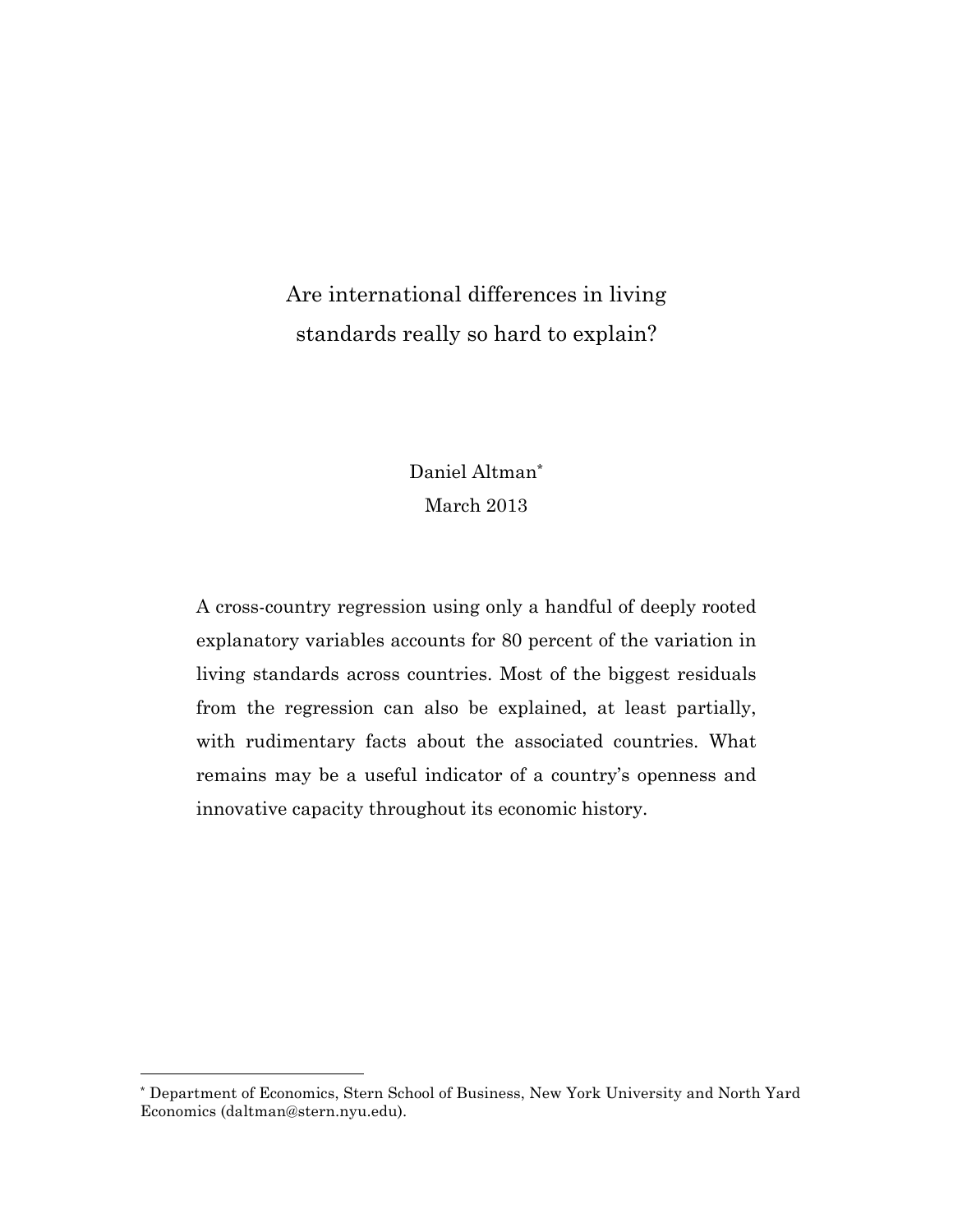### **1. Introduction**

The Neoclassical Growth Model implies that countries with similar technology and intangibles will converge to similar average living standards in the long term. Exactly which intangibles are important has been the subject of much research and debate.

Some scholars, notably Jeffrey Sachs, have stressed immutable factors with direct economic consequences, such as climate and geography (see, for example, Mellinger et al. [1999]). Others, including Jared Diamond have suggested that geography has even farther-reaching effects on health and human capacity (as in Wolfe et al. [2007]). Andrei Shleifer and Robert Vishny introduced the human element, studying the importance of legal foundations laid by colonial powers (summarized in La Porta et al. [2008]). Finally, Daron Acemoglu and James Robinson added a slightly different set of manmade factors with their work on "inclusive" institutions [Acemoglu and Robinson, 2012].

In my own work, I have cited several of these so-called "deep factors", and a few others, as potential drivers of living standards in the long term [Altman, 2011]. To the extent that these factors have been set in stone – sometimes literally – for centuries, the economic destinies of many countries may be predetermined. So it is of special interest when countries either overachieve or fall short of generating the living standards one might have expected.

Here I examine how much of current differences in living standards can be explained by these deep factors established long ago. Then I try to explain the performance of countries that exceed or undershoot the targets determined by these factors. Finally, I ask whether the countries whose performance cannot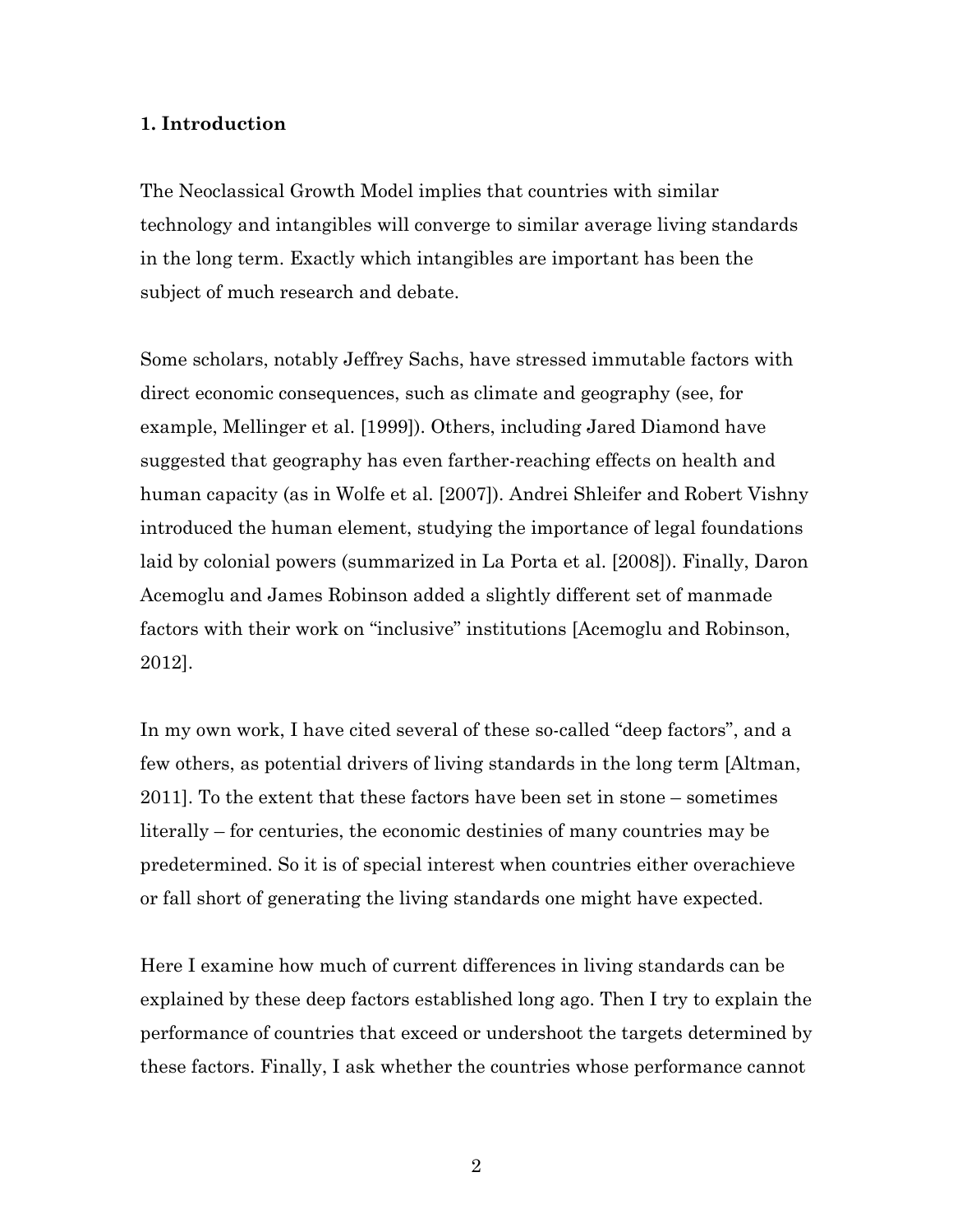easily be explained by other exogenous forces are in fact the greatest exponents of human innovation.

#### **2. Methods**

I use ordinary least squares regression to measure the relationships between several deep factors and average living standards in a large sample of countries and territories. My measure of living standards is the log of gross domestic product per capita in purchasing power terms, according to the World Bank's World Development Indicators database. The data are for 2010 or, in a few cases where figures are unavailable, for 2009.

Because I am particularly interested in the share of output that does not come from a country's natural endowment, I use additional data from the World Bank to discount the percentage of GDP that derives from resource rents. These include oil, gas, coal, forests, and minerals.

My explanatory variables are based on geography, legal systems, and cultural norms. Some of these variables come from the Global Development Network Growth Database compiled by William Easterly at the World Bank in 2001. They include a composite measure of a country's latitude (which I use to measure distance from the equator), a dummy variable for being landlocked, and a series of other dummy variables for having a legal system of British, French, German, Scandinavian, or state-socialist origin.

To these I add each country's average annual temperature and dummy variables for unusually low or high annual rainfall, all from the website Weatherbase by Canty and Associates. The final variable is the only cultural one: the Gender Inequality Index (GII) published by the United Nations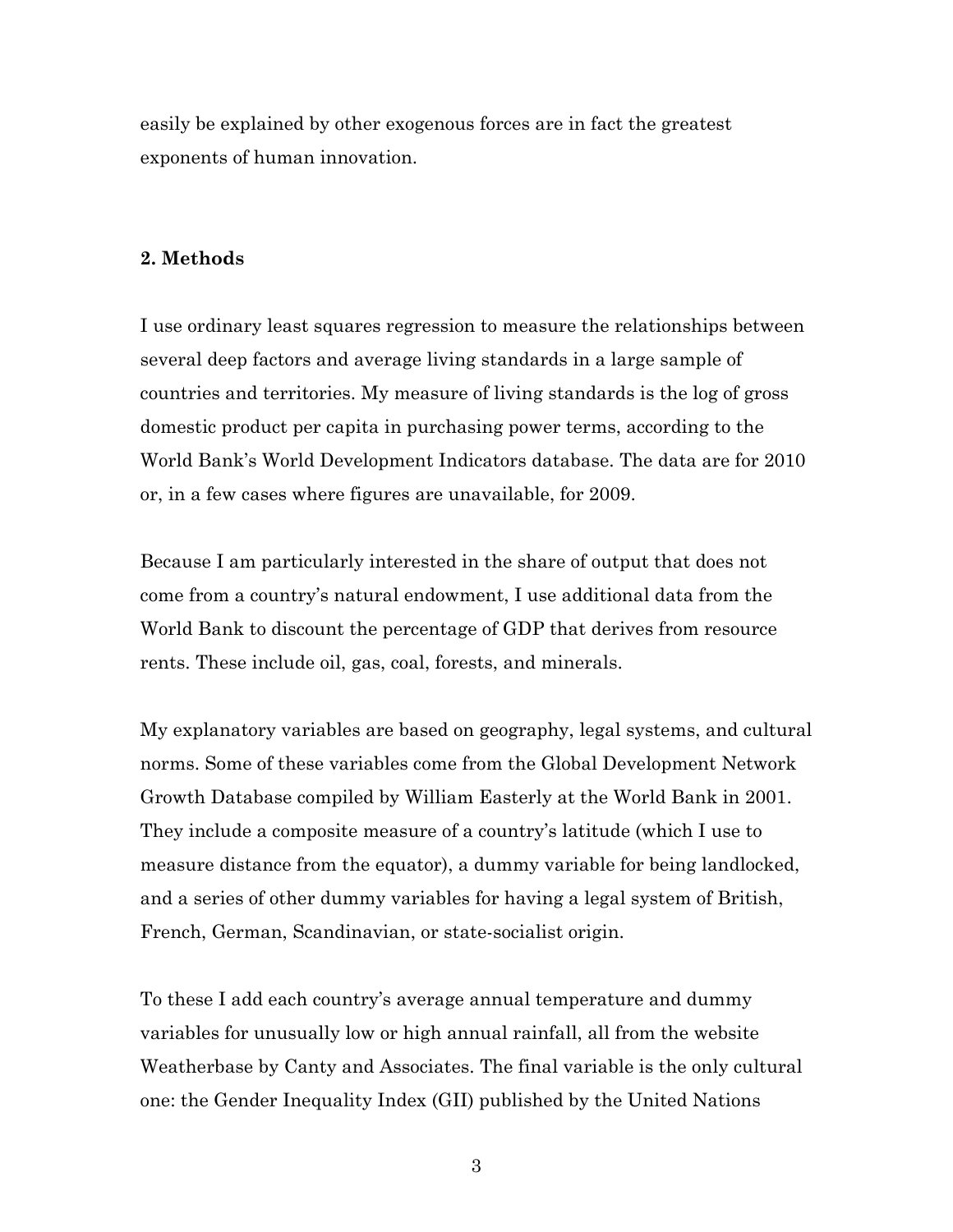Development Program in 2011 using data from 2010. Higher values of the index denote less equality between the sexes in health, education, and labor force participation.

#### **3. Results**

Table 1 summarizes the results of the regressions using first just the geographical variables, then adding the variables for legal systems and gender inequality. Table 2 shows the seven countries with the highest and lowest residuals from the regression, together representing 10 percent of the sample. I use the same sample in each regression to aid in the interpretation of the results; versions of the first two regressions with unconstrained samples (the GII is the limiting variable) are in the Appendix.

In the first regression, half of variation in log standards of living is explained by just five variables describing geography and climate, two of which are based on rainfall. This improves to about 55 percent of variation with the addition of the dummy variables for legal system, with state-socialist as the omitted category. Including the GII makes a much bigger difference, increasing the explanatory power of the third regression to a startling 80 percent, still with just 10 explanatory variables, four of which are dummies for legal foundations. The inclusion of the GII also reduces the coefficients for being landlocked and for distance from the equator.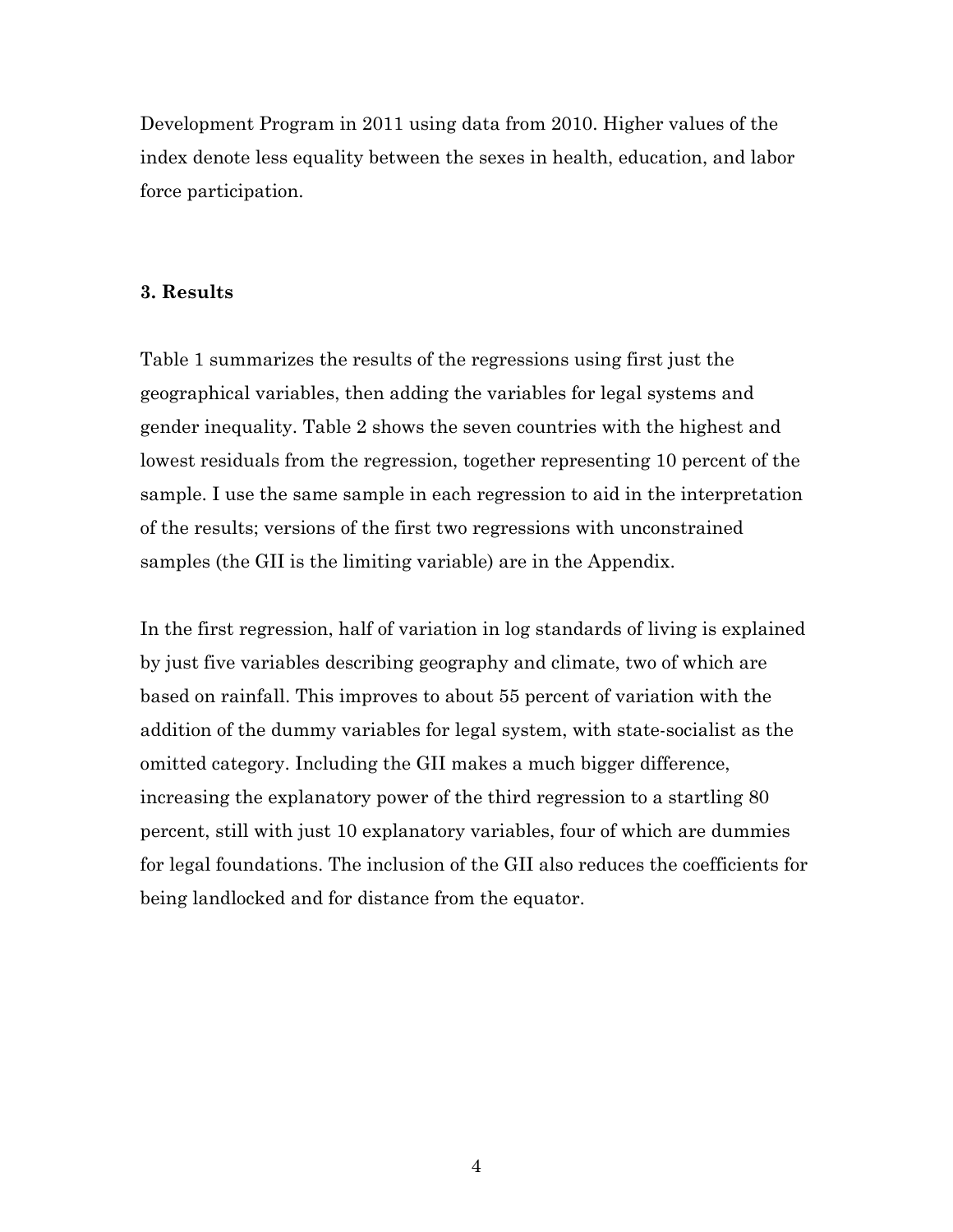| Specification:                    | I        | $\rm II$ | Ш                   |
|-----------------------------------|----------|----------|---------------------|
| $\boldsymbol{N}$                  | 142      | 142      | 142                 |
| $\,F$                             | 27.77    | 18.14    | 51.89               |
| $\mathbb{R}^2$                    | 0.505    | 0.553    | 0.798               |
| Latitude degrees                  | 0.045    | 0.047    | 0.015               |
| from equator                      | (0.011)  | (0.010)  | (0.007)             |
| Landlocked?                       | $-1.059$ | $-1.005$ | $-0.499$            |
|                                   | (0.198)  | (0.196)  | (0.138)             |
| Average annual                    | $-0.005$ | $-0.012$ | 0.003               |
| temperature $({}^{\circ}F)$       | (0.013)  | (0.013)  | (0.009)             |
| Average annual                    | $-0.306$ | $-0.285$ | 0.081               |
| rainfall $\lt \mu \cdot \sigma$   | (0.237)  | (0.231)  | (0.158)             |
| Average annual                    | 0.004    | $-0.016$ | $-0.216$            |
| rainfall > $\mu$ + $\sigma$       | (0.309)  | (0.304)  | (0.206)             |
| British legal                     |          | 0.770    | 0.757               |
| foundations?                      |          | (0.277)  | (0.187)             |
| French legal                      |          | 0.568    | 0.666               |
| foundations?                      |          | (0.264)  | (0.178)             |
| German legal                      |          | 1.370    | 0.466               |
| foundations?                      |          | (0.446)  | (0.309)             |
| Scandic legal                     |          | 0.144    | $-0.076$            |
| foundations?                      |          | (0.465)  | (0.313)             |
| Gender<br><b>Inequality Index</b> |          |          | $-5.592$<br>(0.443) |

Table 1: Regression of log per capita gross domestic product at purchasing power parity (boldface signifies coefficient is significant at 95% confidence)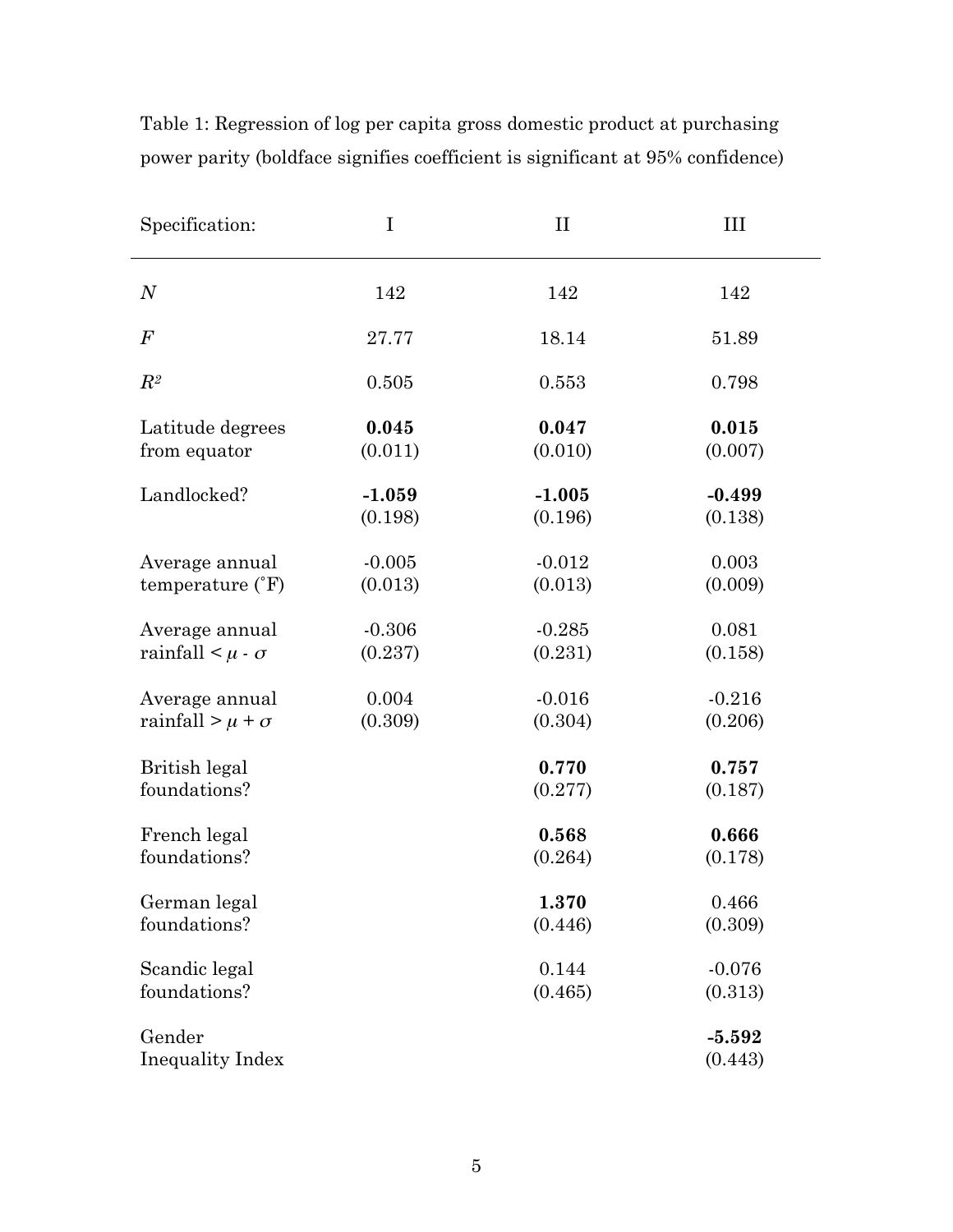Table 2: Countries with the biggest residuals from regressions of log gross domestic product per capita at purchasing power parity

| Specification:                          |                                                                                |                                                                                    | Ш                                                                                            |
|-----------------------------------------|--------------------------------------------------------------------------------|------------------------------------------------------------------------------------|----------------------------------------------------------------------------------------------|
| Positive residuals<br>(biggest first)   | Singapore<br>Qatar<br>Brunei D.<br>Macao<br>Luxembourg<br>Seychelles<br>U.A.E. | Singapore<br>Qatar<br>Macao<br>Seychelles<br>Brunei D.<br>Eq. Guinea<br>Luxembourg | Qatar<br>Botswana<br>Panama<br>Saudi Arabia<br>Luxembourg<br><b>United States</b><br>Hungary |
| Negative<br>residuals<br>(biggest last) | Burundi<br>Tanzania<br>Benin<br>Uzbekistan<br>Estonia<br>Papua N.G.<br>Albania | Cameroon<br>Germany<br>Mongolia<br>Benin<br>Russia<br>Moldova<br>Burundi           | Haiti<br>Mauritania<br>Liberia<br>Mozambique<br>Iraq<br>D.R. Congo<br>Burundi                |

### **4. Discussion**

The question of causality is somewhat simplified when dealing with deep factors that may affect living standards. Though some countries' borders have been determined relatively recently, in general geography is not a result of changes in living standards. By the same token, if the colonizing powers of previous centuries were all seeking economic benefits, then there is no reason to suppose that future changes in living standards differentially affected their choice of which lands to invade.

Causality is a somewhat more nettlesome question for gender inequality. I use it as an explanatory variable because it may be related to longstanding aspects of countries' cultures. Of course, gender inequality has changed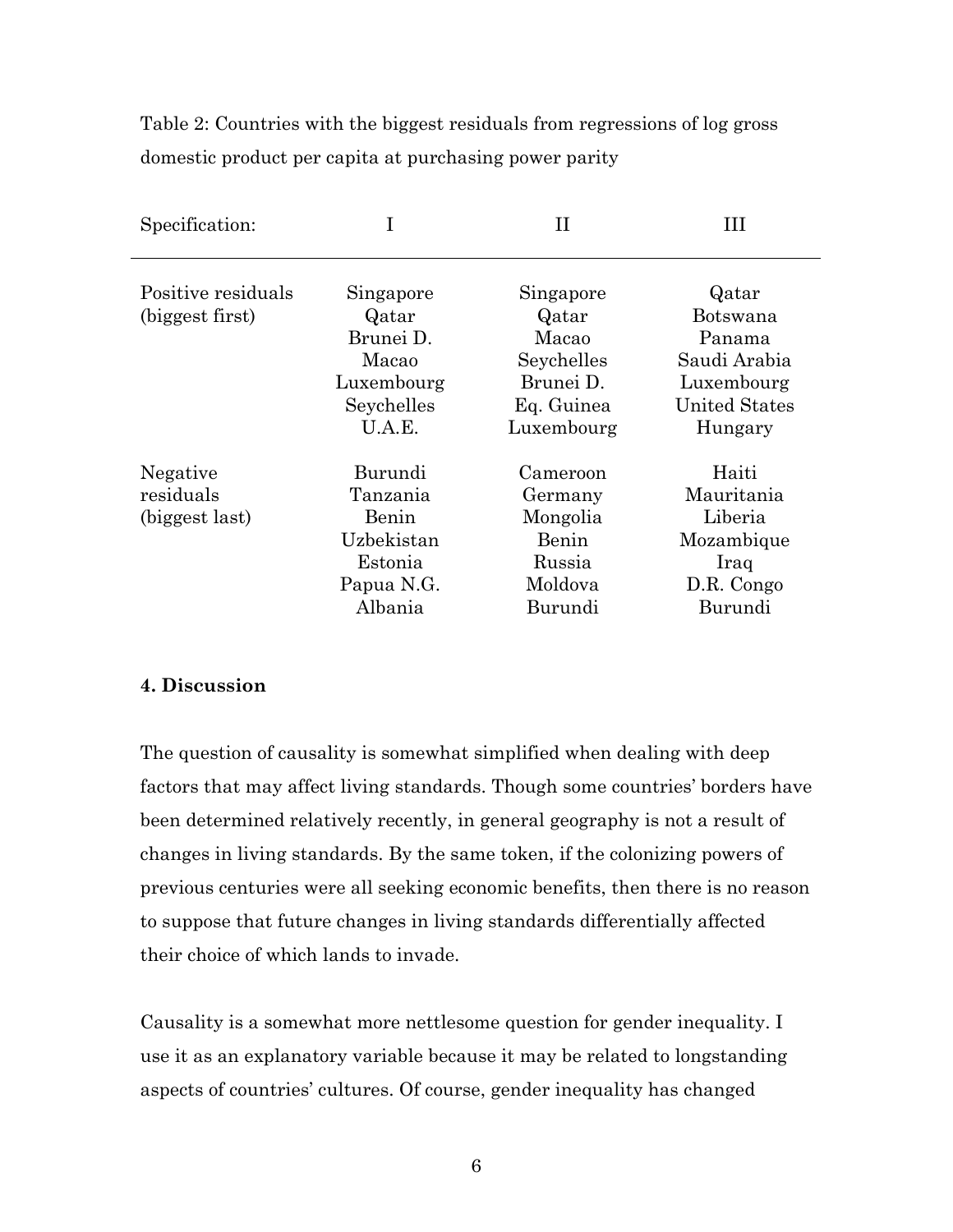greatly within many countries in just the past few decades, and some of those changes may have been related to growth in living standards. But big differences in gender inequality persist among countries at all levels of living standards, and the biggest differences at each level – say, between Qatar (GII  $= 0.549$ ) and the Norway (GII = 0.075), or Rwanda (GII = 0.453) and Afghanistan (GII =  $0.707$ ) – are undoubtedly related to cultural norms that date back centuries.

In any event, determining causality among the independent variables is not the main point of this research. The central question here is how, having controlled for the effects of these variables, to explain the residuals from the regressions.

In the third regression, with the full complement of independent variables, only 20 percent of the variation in log living standards is left in the residuals. The countries with the biggest positive residuals are (in order) Qatar, Botswana, Panama, Saudi Arabia, Luxembourg, United States, and Hungary.

Finding hints for these residuals is relatively straightforward, starting with Qatar and Saudi Arabia, two of the world's biggest exporters of natural gas and oil, respectively. The regression equation predicts per capita purchasing power of about \$4,200 for Qatar after subtracting natural resource rents, when the value for 2010 is actually \$55,800. Part of the difference stems from an underestimate of the importance of natural resource rents in Qatar's gross domestic product. Though the World Bank estimates the share of rents at 28 percent, others put the share almost twice as high. Changing the value of the variable to 52 percent, a recent estimate from Qatar National Bank Capital (Qatar News Agency, 2011), leads to a much smaller, but still significant residual of about \$33,000. Qatar may still be an overachiever, but not by as much as the residual would suggest. Saudi Arabia's petroleum sector may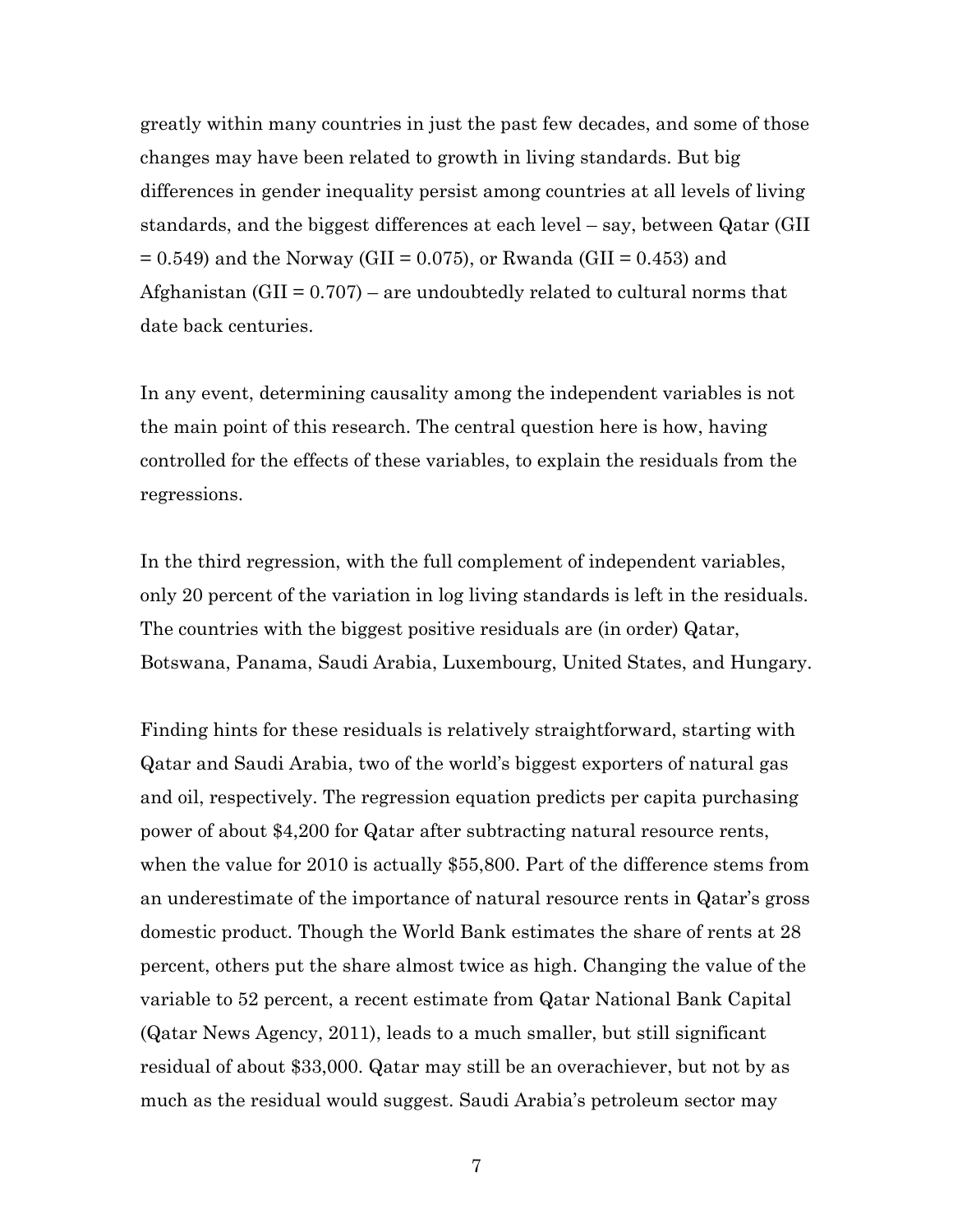also raise its living standards in ways not captured by the World Bank's data, though the bank's estimate of the sector's contribution to gross domestic product is similar to official statistics [Organization of the Petroleum Exporting Countries, 2012].

Botswana and Panama are simpler cases. Botswana receives enormous rents from diamonds, which are not included in the World Bank's measure (only tin, gold, lead, zinc, iron, copper, nickel, silver, bauxite, and phosphate are included). In fact, the World Bank's own report on Botswana suggests mining accounted for about 28 percent of gross domestic product in 2009, though the rents figure in its database is only 4 percent [Lewin, 2011]. Adjusting the data in the third regression reduces Botswana's residual to \$6,800 from \$10,200.

Similarly, Panama also garners rents from a quirk of geographical and colonialist fate – its location and selection for the transoceanic canal. Revenues from the canal contribute about 8 percent of gross domestic product directly [Xinhua, 2012], but the presence of the canal may have contributed in many other ways to Panama's development. Finally, Luxembourg's high residual likely results, at least in part, from a different kind of rent – its position as a financial paradise.

The two countries with the next-biggest residuals are the United States and Hungary. For the United States, the predicted per capita purchasing power is \$18,000 versus the actual value of \$46,100. It is possible that the importance of natural resource wealth has also been underestimated here. Moreover, natural resources were once a much more important part of the American economy, and so their contribution to living standards today may be underrated by the current measure of non-oil per capita purchasing power.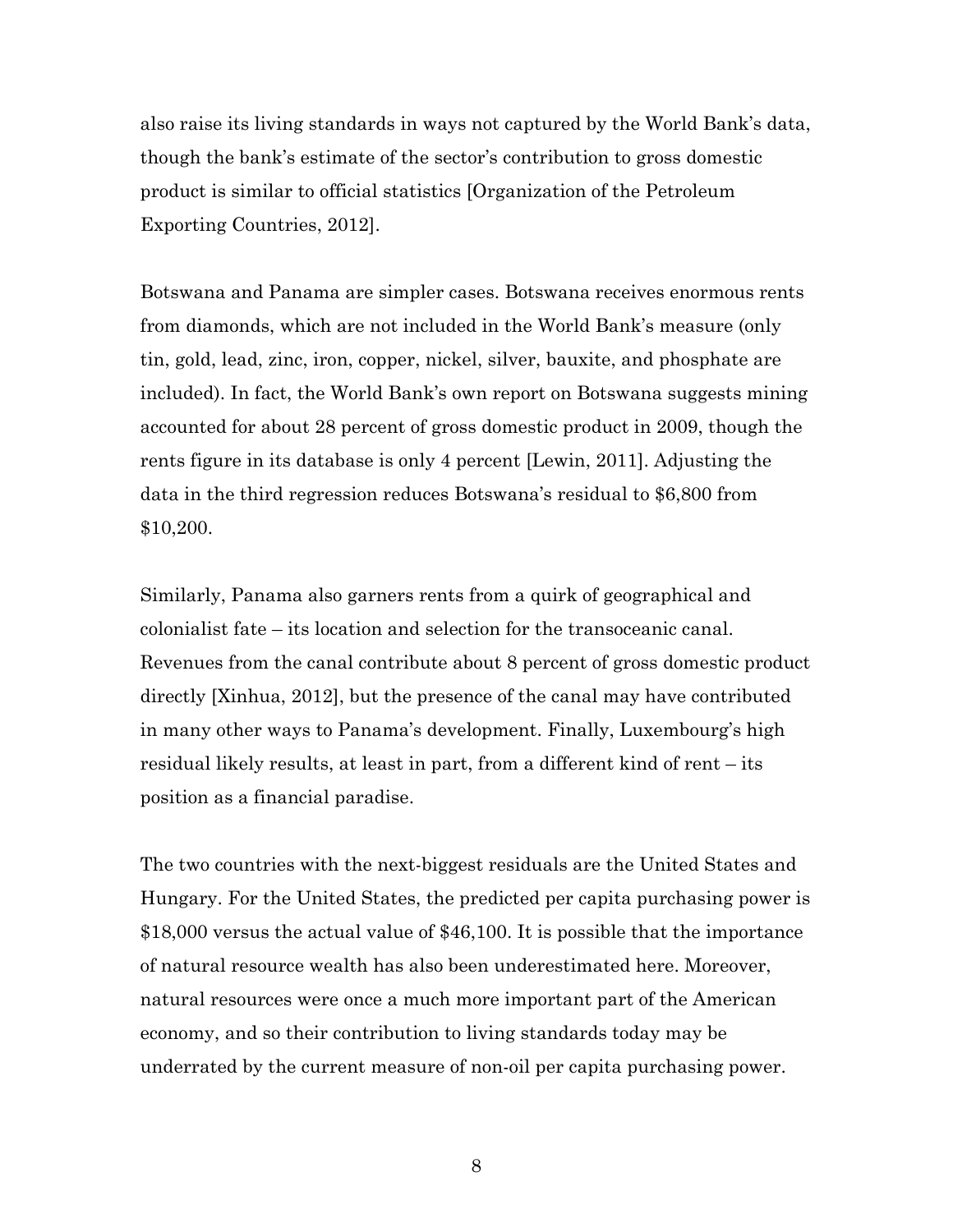But even a century ago, the United States was a far more diversified economy than any of those discussed above. It seems likely that the residual here, more than in the other cases, represents what the people of the United States have been able to add to their living standards through their own ingenuity and the openness of their economy. To be sure, this interpretation of the residual is a sum total of progress over time, rather than a measure of the American economy's current capacity for innovation. But it suggests that the United States has indeed pushed much further than one might have expected given its starting point.

It is worth noting that the residual for the United States would disappear completely if its 0.237 value for the GII – which is higher than for any other country with non-oil per capita purchasing power above \$30,000 except for the Bahamas and Qatar – were changed to Austria's value of 0.136. To the extent that the GII is a subjective measure, the residual may be subjective as well. Yet one might revise the statement above to say that the United States has achieved much more than expected given its cultural forces diminishing the equality of women.

Hungary also scores poorly on the GII, at least relative to its fellow former socialist members of the European Union. It overachieves with non-oil purchasing power per capita of \$20,600 versus a predicted \$8,800. Replacing its GII of 0.237 with the Czech Republic's value of 0.136 would reduce the gap to \$5,200. Perhaps unsurprisingly, the Czech and Slovak Republics – also landlocked, also formerly socialist – have fairly large residuals as well. What allowed these countries, and most of all Hungary, to overachieve? Perhaps Hungary and the former Czechoslovakia maintained more of an independent spirit during the state-socialist years; after all, both revolted against Soviet power. Arguably, they also had cultural traditions more reminiscent of those in Western Europe.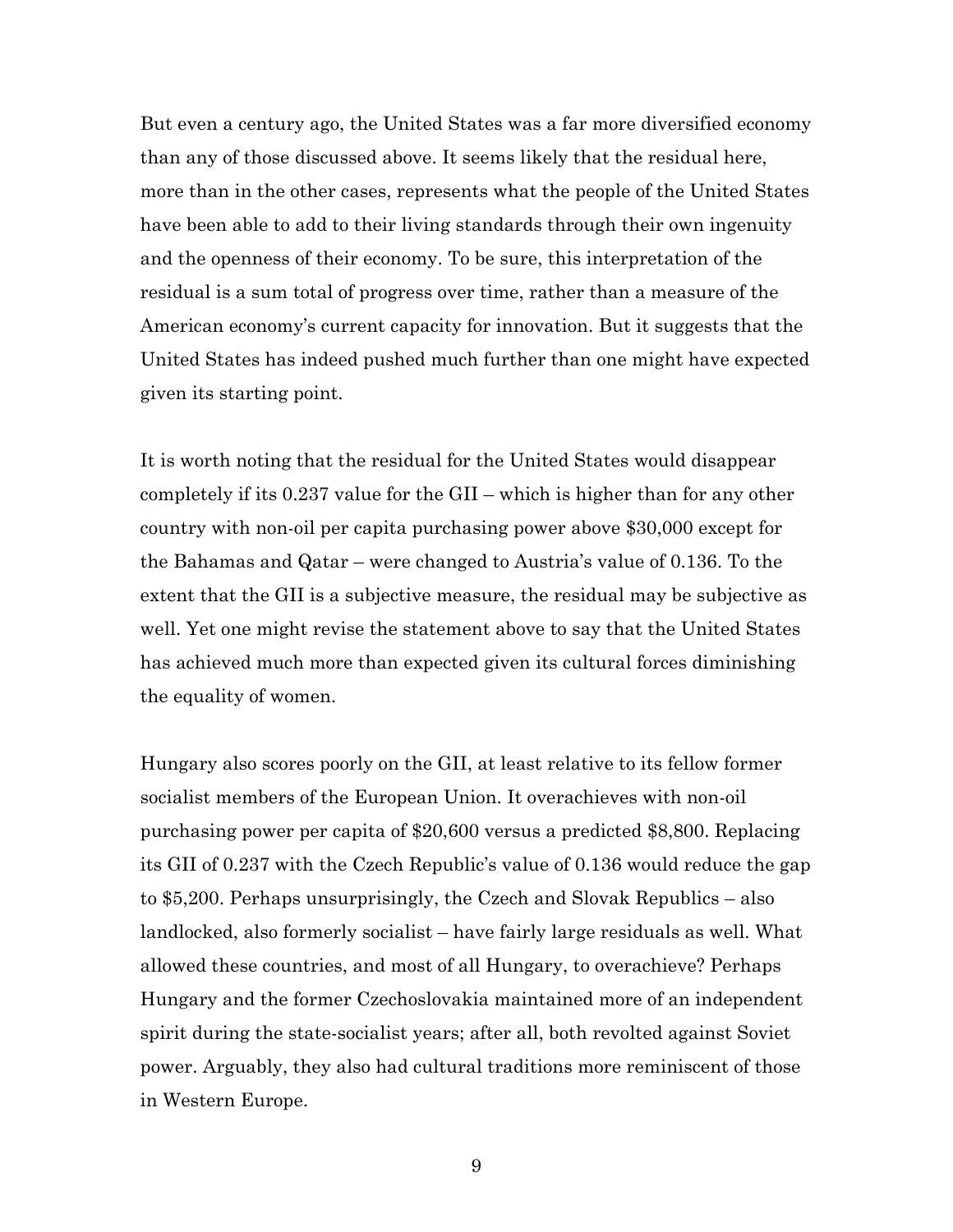At the other end of the spectrum, the seven countries with the biggest negative residuals are not exactly a mysterious bunch, either. The five at the absolute bottom all suffered from years of destructive civil conflict in the recent past: Burundi (1993-2005), the Democratic Republic of the Congo (on and off since 1996), Iraq (2003 to the present), Mozambique (1977-1992), and Liberia (two long wars between 1989 and 2003). Another one of the seven, Haiti, had a particularly cruel and extractive dictatorship for three decades, then bouts of political instability that continued until it lost roughly 5 percent of gross domestic product in the earthquake of 2010. The last one, Mauritania, has been called "slavery's last stronghold" [Sutter, 2012]; as much as 20 percent of the population may still be enslaved, despite its official abolition in 1981 [U.S. State Department, 2011]. Two decades of dictatorship that included a massive nationalization of privately held land, followed by two coups, have also retarded economic progress.

Because civil conflict can be a product of longstanding cultural and political forces, such as ethnic differences and borders drawn by foreign powers, it may qualify as a proxy for deep factors as well. Yet civil wars are difficult to quantify with just one variable. For example, looking at the years of conflict within a given period, say the past five decades, would miss any differences in intensity; Colombia has arguably been in a continual state of war since the 1960s, but its war has been far less devastating than many of the civil conflicts in Sub-Saharan Africa, or the current conflict in Syria. In any event, a composite variable might explain more of the variation, especially among the underachievers.

This discussion of residuals has been heuristic and imprecise, to be sure, but so are the relationships between deep factors and living standards. Countless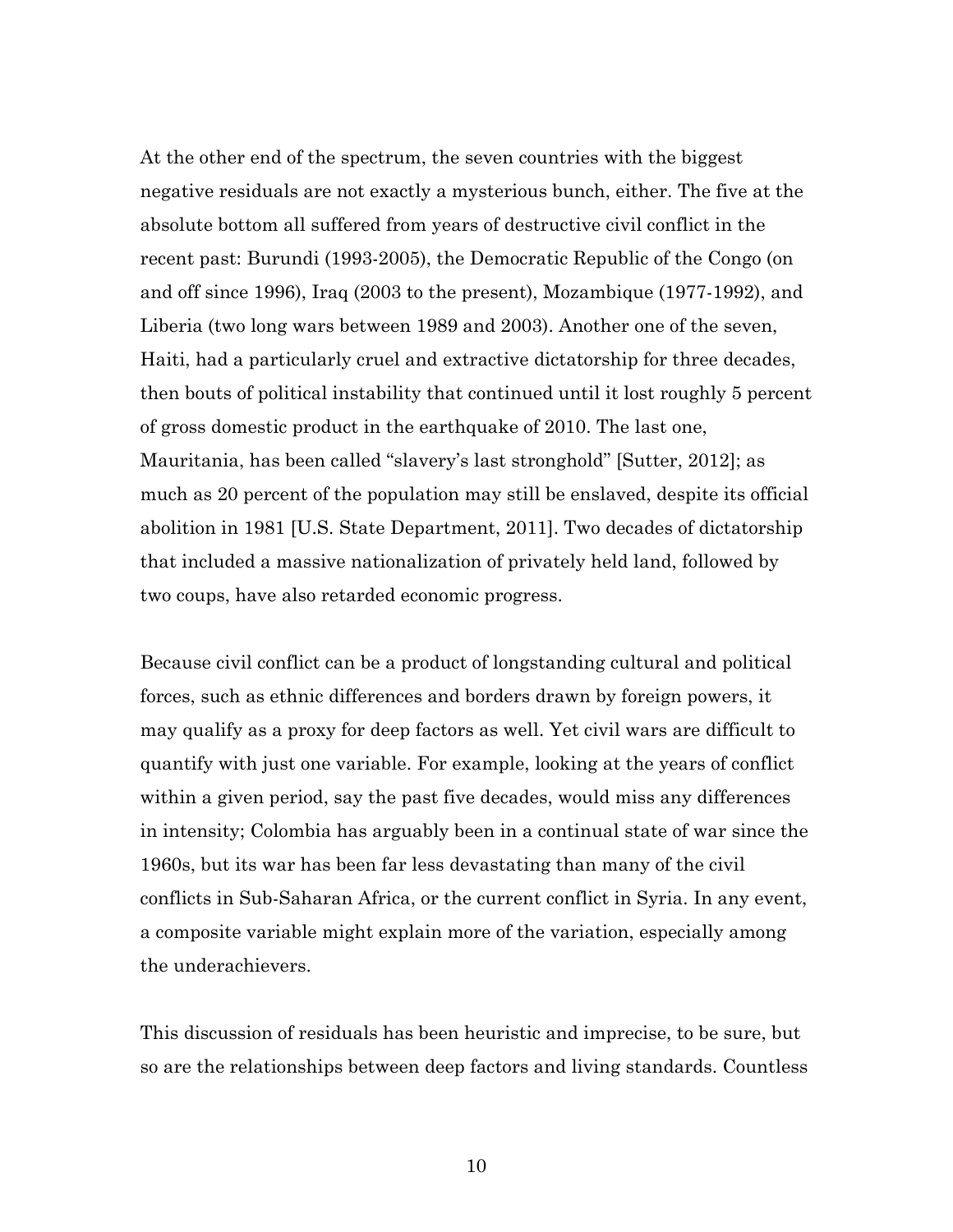other factors affect living standards, and it would be unreasonable to expect a regression – or any other method – to explain 100 percent of the variation.

## **5. Conclusion**

Every country is a special case in terms of economic development. Still, some factors determined long ago – geographic, institutional, cultural – are powerful enough to affect the fortunes of people around the world in similar ways. A small assortment of these factors can account for 80 percent of the variation in living standards between countries today.

A large part of the other 20 percent may also be somewhat predetermined, whether by a treasure trove of diamonds, borders badly drawn, or a handy location for international shipping. As a result, perhaps just 10 percent of what economically separates a Norwegian from a Nigerien may result from the sum total of human innovation in technology, policy, and the other products of an organized society. As economists we must direct our focus to this 10 percent and pay special attention to the success of the overachievers. Yet we should not assume that bridging the other 90 percent of the gap might ever be easy.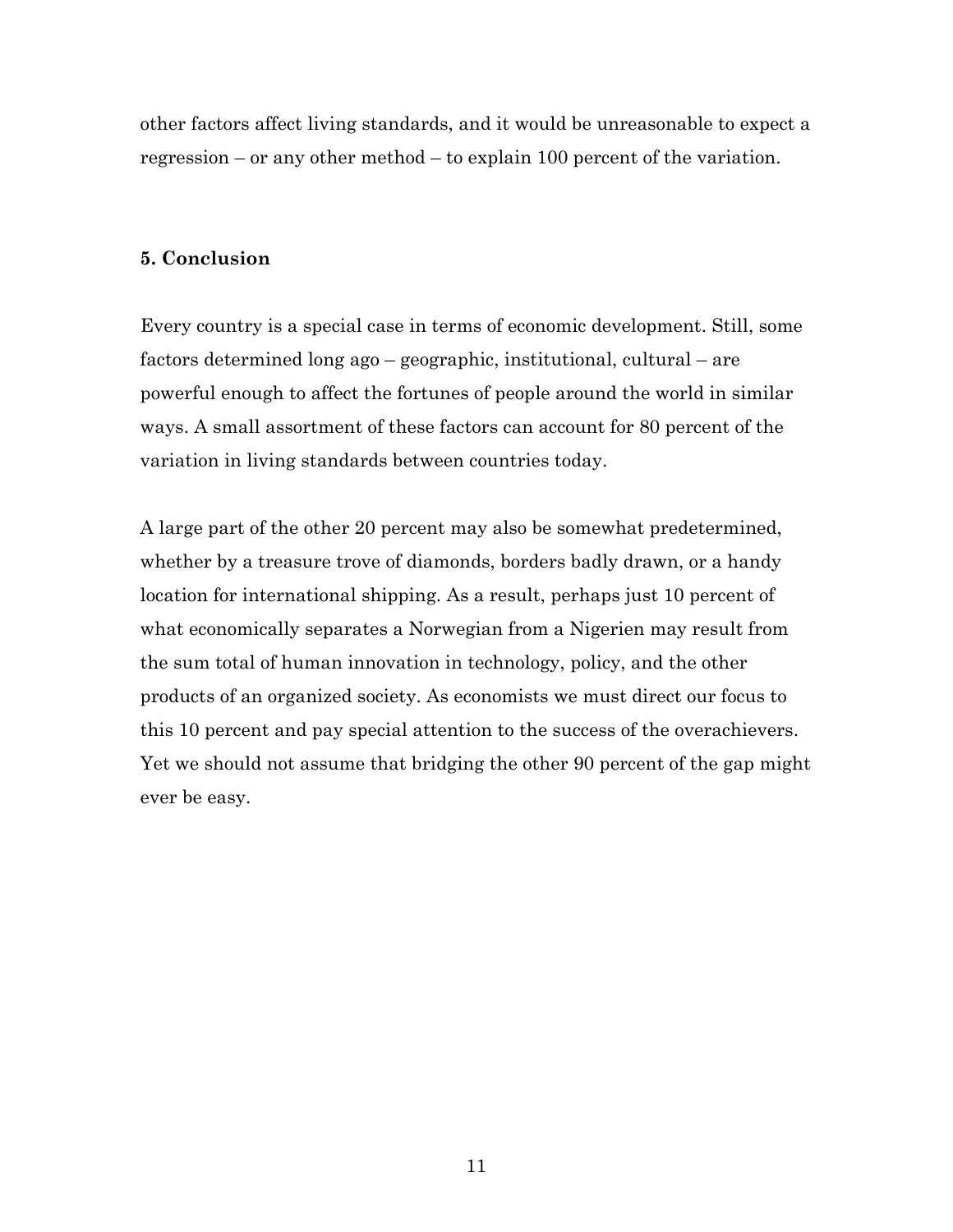#### **References**

- Acemoglu, D. and J. Robinson [2012], *Why Nations Fail* (New York: Random House)
- Altman, D. [2011], *Outrageous Fortunes: The Twelve Surprising Trends That Will Reshape the Global Economy* (New York: Times Books)
- La Porta, R., F. Lopez-de-Silanes, and A. Shleifer [2008], "The Economic Consequences of Legal Origins," *Journal of Economic Literature*, Vol. 46, No. 2 (June)
- Lewin, M. [2011], "Botswana's Success: Good Governance, Good Policies, and Good Luck" in *Yes, Africa Can: Success Stories From a Dynamic Continent*, Chuhan-Pole, P. and M. Angwafo, eds. (Washington: World Bank)
- Mellinger, A.D., J.D. Sachs, and J.L. Gallup [1999], "Climate, Water Navigability, and Economic Development," *CID Working Papers*, No. 24 (September)
- Organization of the Petroleum Exporting Countries [2012], *Annual Statistical Bulletin* (Vienna: Organizations of the Petroleum Exporting Countries)
- Qatar News Agency [2011], "Qatar GDP per capita reaches \$109,000 in 2012," wire report (September 11)

Sutter, John D. [2012], "Slavery's Last Stronghold," *CNN* (March 17)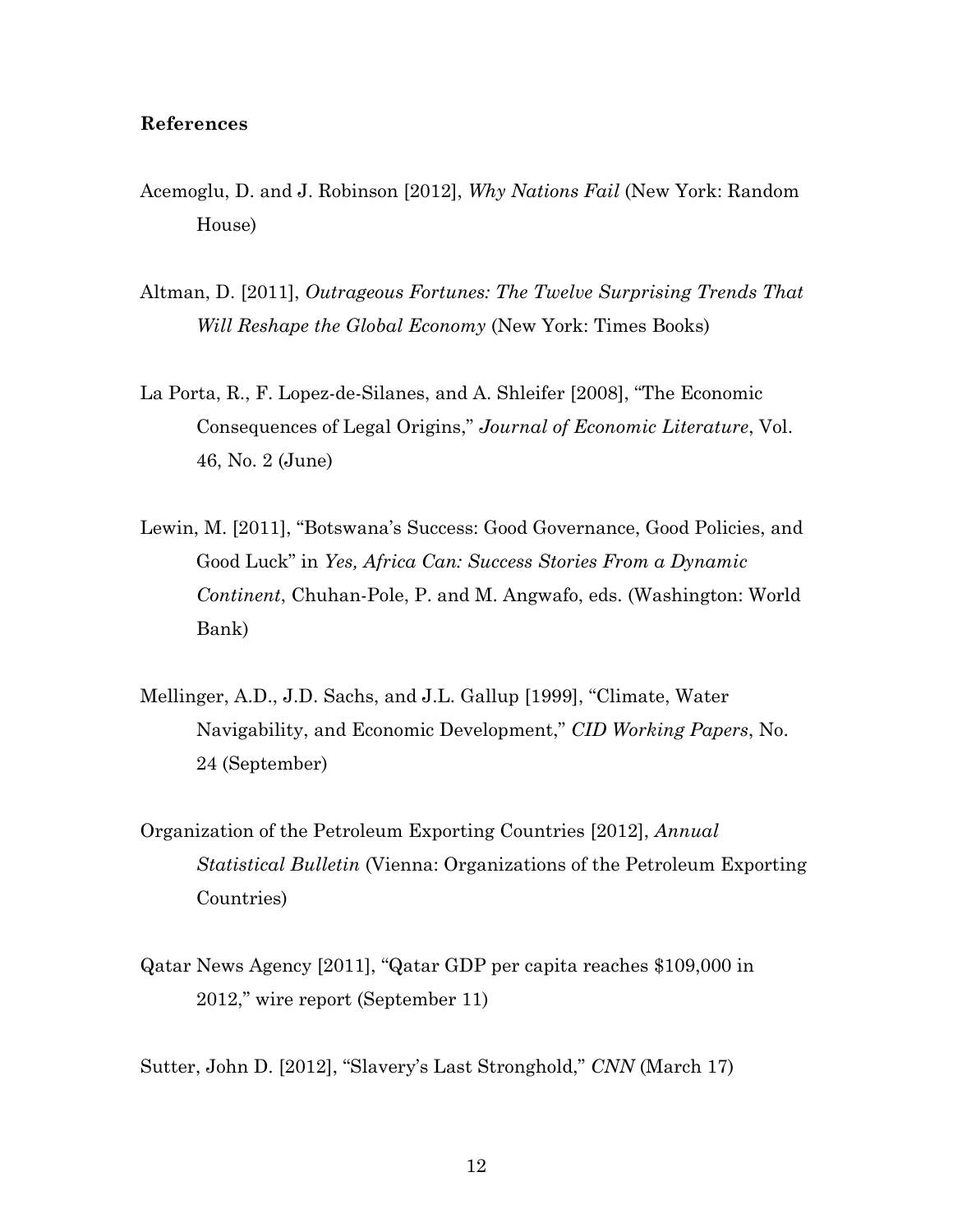- U.S. State Department [2011], "Mauritania" in *Trafficking in Persons Report 2011* (Washington: U.S. State Department)
- Wolfe, N.D., C. Panosian Dunavan, and J. Diamond [2007], "Origins of Major Human Infectious Diseases," *Nature*. Vol. 447, No. 7142 (May 17)
- Xinhua [2012], "Canal de Panamá registra ingresos por 2.318 millones de dólares en 2011," wire report (March 27)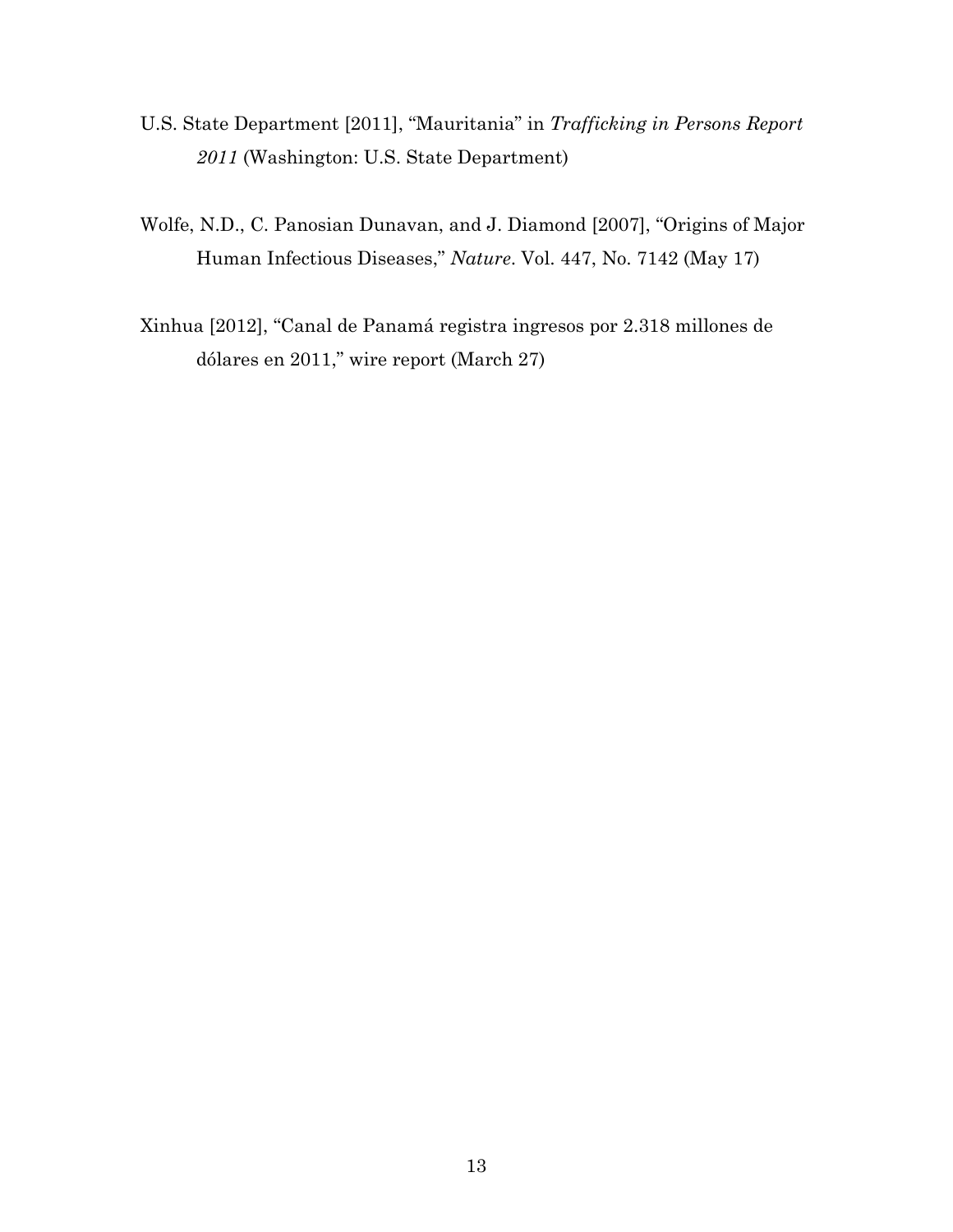# **Appendix**

Table A1: Regression of log per capita gross domestic product at purchasing power parity, full sample (boldface signifies coefficient is significant at 95% confidence)

| Specification:                                    | I                   | $\prod$             |
|---------------------------------------------------|---------------------|---------------------|
| $\boldsymbol{N}$                                  | 177                 | 177                 |
| F                                                 | 25.37               | 16.98               |
| $\mathbb{R}^2$                                    | 0.426               | 0.478               |
| Latitude degrees<br>from equator                  | 0.038<br>(0.010)    | 0.040<br>(0.010)    |
| Landlocked?                                       | $-1.080$<br>(0.202) | $-1.020$<br>(0.199) |
| Average annual<br>temperature $({}^{\circ}F)$     | $-0.013$<br>(0.012) | $-0.021$<br>(0.013) |
| Average annual<br>rainfall $\lt \mu \cdot \sigma$ | $-0.374$<br>(0.224) | $-0.313$<br>(0.220) |
| Average annual<br>rainfall > $\mu$ + $\sigma$     | 0.171<br>(0.238)    | $-0.137$<br>(0.233) |
| <b>British legal</b><br>foundations?              |                     | 0.878<br>(0.276)    |
| French legal<br>foundations?                      |                     | 0.546<br>(0.263)    |
| German legal<br>foundations?                      |                     | 1.393<br>(0.467)    |
| Scandic legal<br>foundations?                     |                     | 0.201<br>(1.027)    |